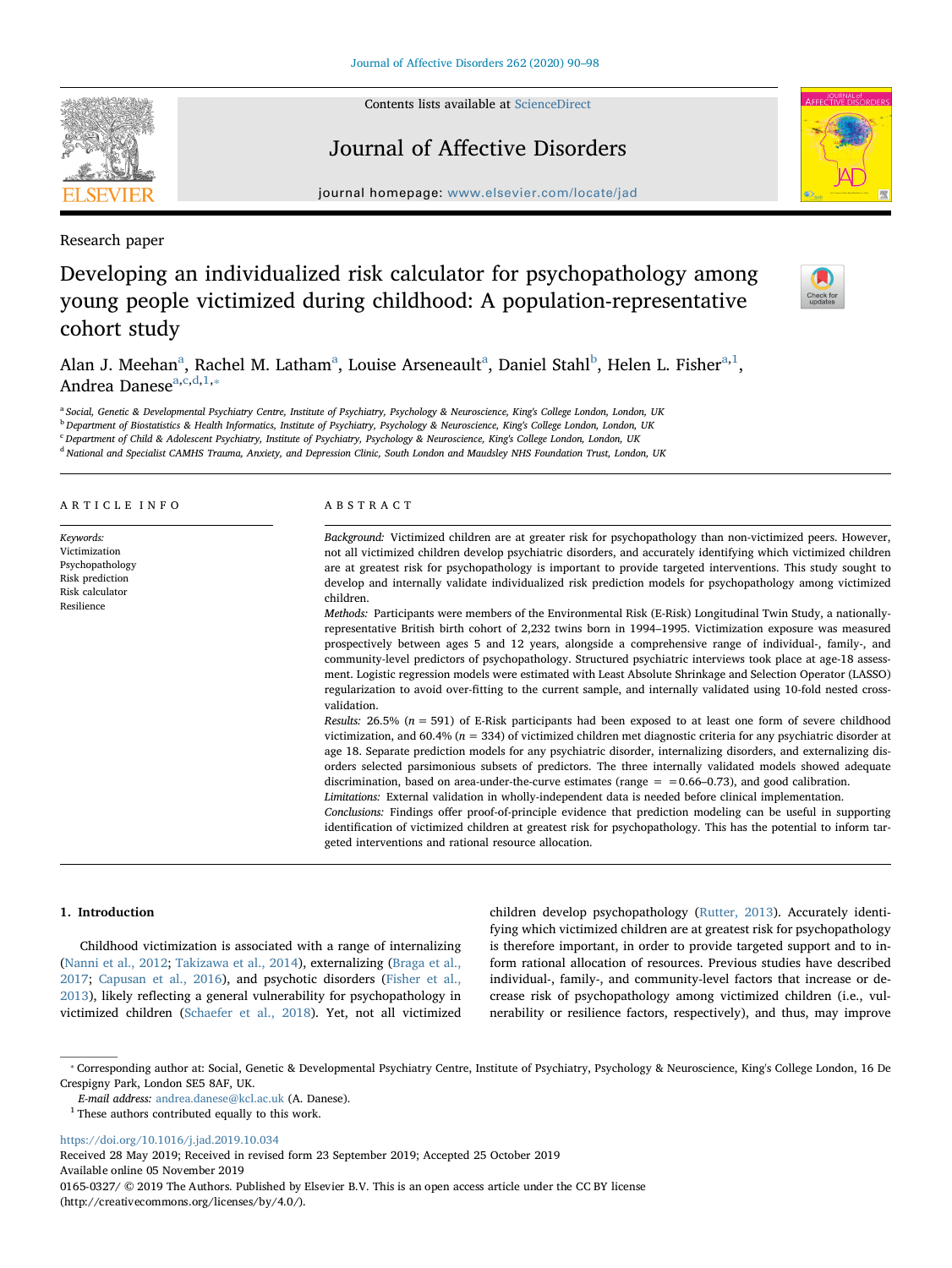risk detection ([Fritz et al., 2018](#page-7-3); [Meng et al., 2018\)](#page-7-4). However, these studies also typically had important limitations: they were based on cross-sectional or short-term longitudinal designs, making it difficult to ascertain whether victimization and potential resilience/vulnerability factors preceded the onset of psychopathology [\(Cicchetti, 2013](#page-7-5); [Meng et al., 2018](#page-7-4)); they described resilience/vulnerability factors in isolation, likely over-estimating their individual contribution compared to more realistic multivariate models ([Fritz et al., 2018\)](#page-7-3); and they identified factors that modify the average risk for psychopathology for subgroups of victimized children with shared features, but did not test if such factors can accurately predict which victimized children do or do not develop psychopathology ([Yarkoni and Westfall, 2017\)](#page-8-4). As such, the extent to which established resilience/vulnerability factors can inform individualized risk prediction is unclear.

To address these gaps, we investigated psychiatric risk prediction among members of a nationally-representative prospective British cohort. Building on prediction modeling methods developed for medical conditions ([Damen et al., 2016](#page-7-6); [Hippisley-Cox and Coupland, 2015\)](#page-7-7) and adult psychiatric disorders [\(Cannon et al., 2016;](#page-7-8) [Fusar-Poli et al.,](#page-7-9) [2017;](#page-7-9) [Hafeman et al., 2017](#page-7-10)), we developed multivariate individualized risk prediction models (risk calculators) for psychopathology among victimized children ([Moons et al., 2009;](#page-8-5) [Steyerberg and](#page-8-6) [Vergouwe, 2014](#page-8-6)). We also internally validated our findings using a nested cross-validation approach to determine the classification accuracy of prediction models when applied to independent cases in our sample ([Steyerberg, 2009](#page-8-7)).

#### 2. Methods

#### 2.1. Participants

Participants were members of the Environmental Risk (E-Risk) Longitudinal Twin Study, which tracks the development of a nationallyrepresentative birth cohort of 2232 twin children born in England and Wales in 1994–1995. Full details about the sample are reported elsewhere (Moffi[tt and E-Risk Study Team, 2002](#page-7-11)) and in Supplementary Material. Briefly, the E-Risk sample was constructed in 1999–2000 when 1116 families (93% of those eligible) with same-sex 5-year-old twins participated in home-visit assessments. This sample comprised 56% monozygotic and 44% dizygotic twin pairs; sex was evenly distributed within zygosity (49% male). Families were recruited to represent the UK population of families with newborns in the 1990s, on the basis of residential location throughout England and Wales and mother's age.

Follow-up home-visits were conducted when children were aged 7, 10, 12, and 18 (participation rates were 98%, 96%, 96%, and 93%, respectively). At age 18, 2066 participants were assessed. Average age at time of assessment was 18.4 years ( $SD = 0.36$ ); all interviews were conducted after the 18th birthday. There were no differences between those who did and did not take part at age 18 in terms of socioeconomic status, assessed when the cohort was initially defined ( $\chi^2$  = 0.86,  $p = .65$ ), age-5 IQ ( $t = 0.98$ ,  $p = .33$ ), age-5 behavioral ( $t = 0.40$ ,  $p = .69$ ) or emotional ( $t = 0.41$ ,  $p = .68$ ) problems, or childhood polyvictimization ( $z = 0.51$ ,  $p = .61$ ). The Joint South London and Maudsley and Institute of Psychiatry Research Ethics Committee approved each study phase. Parents gave informed consent, and twins gave assent between 5 and 12 years and then informed consent at age 18.

The present study focuses on a subset of the E-Risk Study sample who were exposed to any type of severe victimization during childhood  $(n = 591; 26.5\%$  of sample; 50% male). Information about the victimization measure used to derive this analytic sample is provided below and in Supplementary Material. Based on multivariate logistic regression and odds ratios (ORs), victimized and non-victimized participants did not differ on the distribution of sex (OR = 0.92, 95%  $CI = 0.76-1.12$ ,  $p = .40$  and ethnicity (White vs non-White; OR = 1.00, 95% CI = 0.72–1.39,  $p = .99$ ); however, victimized young people were more likely to be in the lowest social class tertile compared to their non-victimized counterparts (OR = 2.91, 95% CI = 2.40–3.54,  $p < 0.001$ ).

#### 2.2. Measures

# 2.2.1. Childhood victimization

Prospective measures of victimization utilized in this cohort are described elsewhere ([Danese et al., 2017;](#page-7-12) [Fisher et al., 2015](#page-7-13)), and in Supplementary Material. In brief, lifetime exposure to several types of victimization was assessed repeatedly when children were 5, 7, 10, and 12 years of age. Comprehensive dossiers were compiled for each child with cumulative information about: exposure to domestic violence between mother and partner; frequent bullying by peers; physical abuse by an adult; sexual abuse; emotional abuse and neglect; and physical neglect, all between birth and age 12 years. Dossiers comprised reports from caregivers, recorded narratives of caregiver interviews, recorded debriefings with research workers who had coded any indications of abuse and neglect at any of the successive home visits, and information from clinicians whenever the study team made a child-protection referral. These were reviewed by two independent researchers and rated for the presence and severity (none/mild/severe) of each type of victimization. In the present study, prospectively-measured victimization was dichotomized to represent 'none/mild' (0) vs 'severe' (1) victimization.

#### 2.2.2. Age-18 psychopathology

Past-year psychopathological symptoms were comprehensively assessed through private interviews available at age-18 follow-up. Ten disorder diagnoses were organized into three domains (internalizing, externalizing, and thought disorders), based on a reliable latent factor structure for psychopathology previously identified within the E-Risk Study [\(Schaefer et al., 2018](#page-8-2)). Full information on individual diagnoses is available in Supplementary Material. In brief, in order to effectively evaluate the classification accuracy of each prediction model, binary classifications were derived for each domain, denoting the presence of at least one of the constituent disorders based on diagnostic cut-offs. Participants were classified as having 'internalizing disorder' if they met diagnostic criteria for generalized anxiety disorder, major depressive disorder or post-traumatic stress disorder, or presented at least 2 of 5 eating disorder symptoms from an established screening tool, indicating a possible case of anorexia nervosa or bulimia nervosa ([Morgan et al.,](#page-8-8) [1999\)](#page-8-8). Participants were classified as having 'externalizing disorder' where they met diagnostic criteria for attention-deficit/hyperactivity disorder, conduct disorder, alcohol dependence, cannabis dependence, or tobacco dependence. Finally, 'thought disorder' classification was based on the definite presence of at least one of seven psychotic symptoms, centered on delusions and hallucinations. The measure has good construct validity, as it was shown to share many of genetic, social, neurodevelopmental, and behavioral risk factors and correlates as adult schizophrenia [\(Polanczyk et al., 2010](#page-8-9)). From these three domainspecific classifications, an overall binary outcome for 'any psychiatric disorder' was created, denoting the presence of any internalizing, externalizing, or thought disorder (1), or the absence of all three (0).

The prevalence of each disorder and wider diagnostic domain, within both the overall E-Risk sample and our victimized sub-sample, is presented in [Table 1.](#page-2-0) Overall, out of 553 victimized participants, 60.4% met diagnostic criteria for any of the ten psychiatric disorders, 37.9% met criteria for internalizing disorder, and 43.3% met criteria for externalizing disorder. Regarding comorbidity between internalizing and externalizing domains, among those diagnosed with at least one of their nine underlying disorders, 36.4% ( $n = 118$ ) had both an internalizing and externalizing disorder,  $27.2\%$  ( $n = 88$ ) had an internalizing disorder alone, and 36.4% ( $n = 118$ ) had an externalizing disorder alone.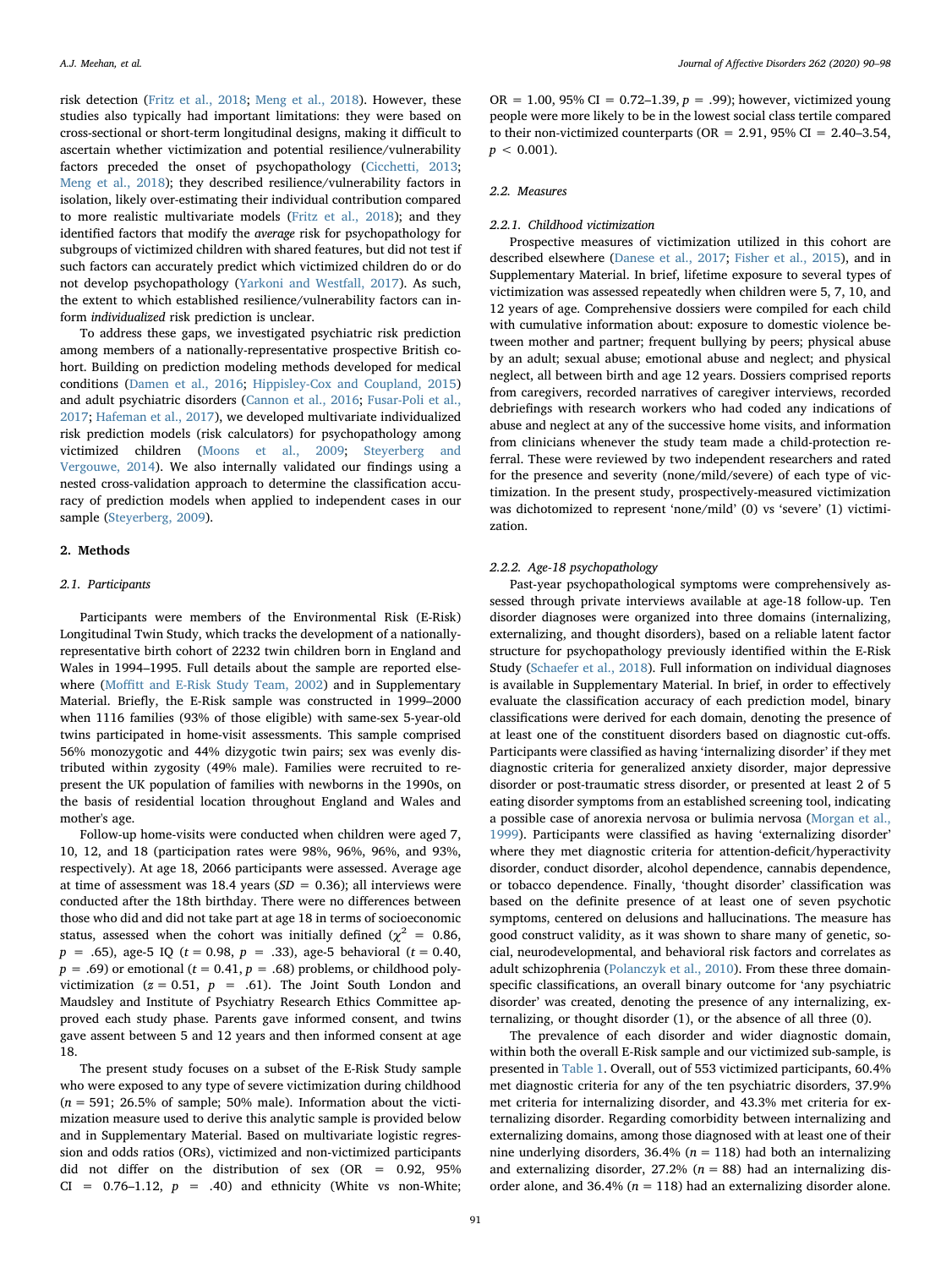#### <span id="page-2-0"></span>Table 1

Prevalence of psychopathology at age 18 among (i) the main E-Risk sample, and (ii) a subsample of E-Risk participants exposed to severe childhood victimization.

|                               | Main Sample<br>$(N = 2050 - 2066)$ |               | Victimized Sample<br>$(N = 551 - 558)$ |               |
|-------------------------------|------------------------------------|---------------|----------------------------------------|---------------|
| Diagnosis                     | N                                  | $\frac{0}{0}$ | N                                      | $\frac{0}{0}$ |
| Any psychiatric disorder      | 973                                | 47.5          | 334                                    | 60.4          |
| <b>Internalizing disorder</b> | 585                                | 28.5          | 209                                    | 37.9          |
| Generalized anxiety           | 153                                | 7.4           | 63                                     | 11.3          |
| disorder                      |                                    |               |                                        |               |
| Major depressive disorder     | 414                                | 20.1          | 163                                    | 29.2          |
| Post-traumatic stress         | 90                                 | 4.4           | 41                                     | 7.4           |
| disorder                      |                                    |               |                                        |               |
| Eating disorder               | 204                                | 9.9           | 71                                     | 12.9          |
| <b>Externalizing disorder</b> | 656                                | 31.9          | 239                                    | 43.3          |
| Attention-deficit/            | 171                                | 8.3           | 64                                     | 11.5          |
| hyperactivity disorder        |                                    |               |                                        |               |
| Conduct disorder              | 309                                | 15.1          | 119                                    | 21.5          |
| Alcohol dependence            | 263                                | 12.8          | 90                                     | 16.1          |
| Cannabis dependence           | 89                                 | 4.3           | 35                                     | 6.3           |
| Tobacco dependence            | 183                                | 8.9           | 85                                     | 15.3          |
| Thought disorder              | 59                                 | 2.9           | 29                                     | 5.2           |

# 2.2.3. Childhood predictors

Individual-, family-, and community-level predictors were assessed between ages 5 and 12 years. We utilized a recent systematic review of multi-level predictors of maltreatment outcomes ([Meng et al., 2018\)](#page-7-4) and mapped these predictors to variables measured in the E-Risk Study (see Supplementary Tables S1 and S2). This approach is preferable to selecting predictors based on statistically-significant bivariate associations with the outcome in the target sample, as it avoids the circular logic of testing the predictive ability of variables already known to be associated with the outcome within that sample ([Fusar-Poli et al.,](#page-7-14) [2018\)](#page-7-14). We identified 22 predictors, summarized in [Table 2,](#page-2-1) with detailed descriptions in the Supplementary Material. With 22 predictors,

## <span id="page-2-1"></span>Table 2

Summary of childhood predictors.

we achieved a minimum events per variable (EPV) ratio of 10 for our main 'any psychiatric disorder' outcome, mitigating potential model instability due to over-fitting [\(Pavlou et al., 2015\)](#page-8-10).

## 2.3. Statistical analyses

Analyses were conducted using STATA version 15.0 and R version 3.4.2. First, we tested whether the prevalence of each form of psychopathology significantly differed between victimized and non-victimized participants using logistic regression, correcting for familial clustering using the cluster STATA command.

Second, we developed and internally validated separate prediction models for three age-18 psychiatric outcomes using regularized logistic regression in the glmnet R package [\(Friedman et al., 2010\)](#page-7-15). Specifically, we evaluated predictive ability for the overall measure of 'any psychiatric disorder', as well as separately for internalizing and externalizing disorders, as the two dimensions do show distinct features and risk profiles, even over and above a general factor for psychopathology ([Lahey et al., 2017](#page-7-16)). We could not reliably estimate a separate model for thought disorder given the low prevalence of psychotic symptoms. Complete data were available in 91.3%, 91.5% and 91.3% of victimized children with available data for 'any psychiatric', 'externalizing' and 'internalizing' disorders, respectively  $(n = 504-505)$ . Therefore, a complete-cases approach was utilized for model development and internal validation.

A full description of our analyses is available in Supplementary Material. Briefly, we conducted regularized regression using the Least Absolute Shrinkage and Selection Operator (LASSO) to identify subsets of predictors that maximized prediction accuracy for each outcome in unseen cases within the sample. LASSO shrinks coefficients towards zero, thereby reducing the variance of these estimates. Predictors whose coefficients are shrunk to zero are excluded from the model, enabling parsimonious solutions. The degree of shrinkage is determined by a tuning parameter, lambda (λ). Cross-validation was used to identify the optimal λ for a model ([Tibshirani, 1996](#page-8-11)). To obtain an estimate of

| Measure                           | Age  | Informant      | Description                                                                                                                                    |  |
|-----------------------------------|------|----------------|------------------------------------------------------------------------------------------------------------------------------------------------|--|
| <b>Individual</b>                 |      |                |                                                                                                                                                |  |
| Sex                               | 5    | Mother         | $1 =$ Male: $2 =$ Female                                                                                                                       |  |
| IQ                                | 12   | Child          | Pro-rated WISC-R score (Matrix Reasoning and Information subtests)                                                                             |  |
| Openness to experience            | 12   | Researcher     | Sum of 5 BFI items                                                                                                                             |  |
| Conscientiousness                 |      |                | Sum of 6 BFI items                                                                                                                             |  |
| Extraversion                      |      |                | Sum of 6 BFI items                                                                                                                             |  |
| Agreeableness                     |      |                | Sum of 5 BFI items                                                                                                                             |  |
| Neuroticism                       |      |                | Sum of 5 BFI items                                                                                                                             |  |
| ADHD symptoms                     | 12   | Mother/teacher | 18 DSM-IV inattentive and impulsive-hyperactive symptoms from CBCL (mothers) and TRF items (teachers),<br>averaged across raters               |  |
| Conduct disorder symptoms         | 12   | Mother/teacher | 14 DSM-IV criteria from CBCL (mothers) and TRF items (teachers), averaged across raters                                                        |  |
| Anxiety                           | 12   | Child          | Symptom score from 10 MASC items                                                                                                               |  |
| Depression                        | 12   | Child          | Symptom score from 27 CDI items                                                                                                                |  |
| Self-harm/suicide attempt         | 12   | Mother         | Any deliberate self-harm or attempted suicide in previous six months                                                                           |  |
| Psychotic symptoms                | 12   | Child          | Presence of at least one definite psychotic symptom                                                                                            |  |
| Family                            |      |                |                                                                                                                                                |  |
| Maternal warmth                   | 5:10 | Mother         | Warmth, enthusiasm, interest in, enjoyment of child during FMSS, summed across time-points                                                     |  |
| Sibling warmth                    | 7:10 | Mother         | 6 items each, summed across time-points                                                                                                        |  |
| Adult involvement                 | 12   | Child          | 13 items assessing presence of supportive adult                                                                                                |  |
| Family history of psychopathology | 12   | Mother         | Proportion (0.0-1.0) of family members (parents, grandparents, aunts/uncles) with history of psychiatric disorder                              |  |
| Biological parents in household   | 10   | Mother         | Number of biological parents in household up to age 10 ( $0 =$ both always absent; 1 = one absent at some point;<br>$2 = both always present)$ |  |
| Socioeconomic status              | 5    | Mother         | Tertiles derived from standardized composite of parental income, education, and occupation                                                     |  |
| Community                         |      |                |                                                                                                                                                |  |
| Neighborhood crime victimization  | 5    | Mother         | 3 items assessing family's experience of violent crime, burglary, or theft in local area                                                       |  |
| Social cohesion                   | 5    | Mother         | Sum of 5 items (neighbors close-knit, share values, trust each other, etc.)                                                                    |  |
| Status among peers                | 12   | Child          | Self-selected position within 5 peer status 'circles'                                                                                          |  |

Notes. For full details of measures with accompanying references, see Supplementary Material. Child's age given in years. ADHD = attention-deficit/hyperactivity disorder; BFI = Big Five Inventory; CBCL = Child Behavior Checklist; CDI = Children's Depression Inventory; DSM-IV = Diagnostic and Statistical Manual of Mental Disorders, Fourth Edition; FMSS = Five-Minute Speech Sample; MASC = Multidimensional Anxiety Scale for Children; TRF = Teacher's Report Form; WISC–R = Wechsler Intelligence Scale for Children–Revised.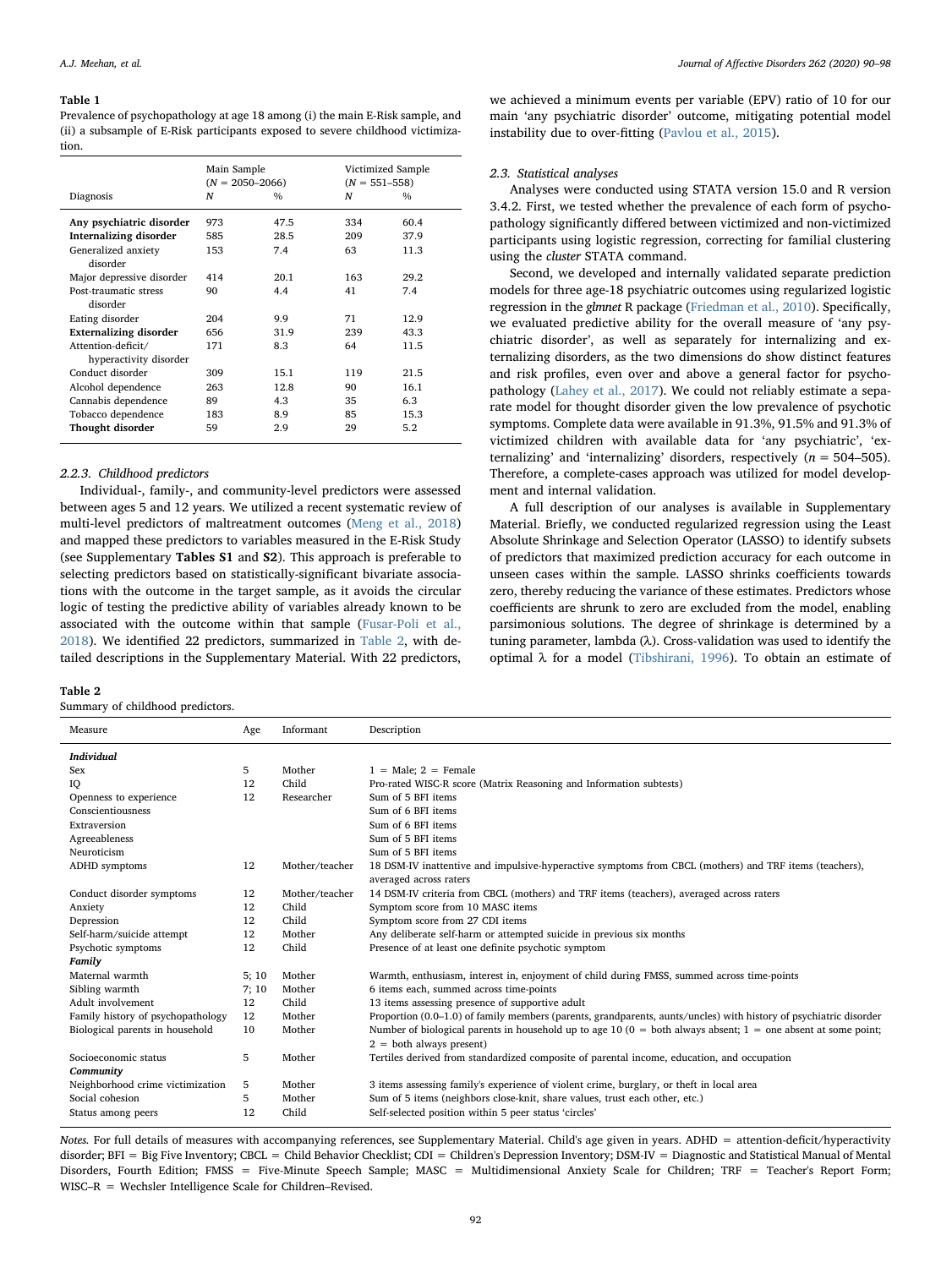prediction accuracy in new cases from the same underlying population, we internally validated each model using nested 10-fold cross-validation (see Supplementary Fig. S2; [Hastie et al., 2009\)](#page-7-17).

Performance measures were based on each child's predicted probability when held out from model selection and estimation as an unseen 'test case'. Discrimination (the model's ability to accurately classify those with and without psychopathology) was visualized using the receiver operator characteristic (ROC) curve, and quantified using the area-under-the-curve (AUC; [Steyerberg, 2009\)](#page-8-7). AUC ranges from 0.5 (chance-level) to 1 (perfect discrimination), with the following proposed benchmarks: <0.7 (poor); 0.7–0.8 (acceptable); 0.8–0.9 (excellent); 0.9–1.0 (outstanding; [Hosmer et al., 2013](#page-7-18)). Calibration was assessed by plotting predicted probabilities (grouped into equal-interval bins) against observed outcomes, where a 45° line indicates perfect agreement. A chi-square test of unreliability (U) determined whether each calibration plot's intercept ('calibration-in-the-large') and slope significantly differed from the ideal line ([Fenlon et al., 2018\)](#page-7-19). Overall performance was assessed by the proportion of explained deviance ('pseudo- $R^2$ '), and the Brier score, or mean squared difference between predicted probabilities and actual binary outcomes [\(Brier, 1950\)](#page-7-20). We scaled Brier scores by their maximum possible values, which vary based on the incidence of the outcome, from 0% (non-informative) to 100% (perfect; [Steyerberg, 2009](#page-8-7))

Finally, we carried out two sensitivity analyses. First, we tested whether model performance and/or interpretability would improve if we allowed inclusion of a set of correlated data in our model. To do this, we re-estimated each model using elastic net regularization. Unlike LASSO, this regularization method selects or excludes sets of correlated variables, potentially allowing more predictors to be retained. Second, to test whether predictive ability was inflated by the presence of nonindependent twin observations, we re-ran analyses in ten subsamples, each consisting of one twin per pair.

## 3. Results

# 3.1. Descriptive statistics

Victimized children were significantly more likely than their nonvictimized peers to present with any psychiatric (OR = 2.05, 95%  $CI = 1.63-2.57, p < .001$ , internalizing  $(OR = 1.82, 95\%)$  $CI = 1.44 - 2.30, p < .001$ , externalizing  $(OR = 1.99, 95\%)$  $CI = 1.58 - 2.49, p < .001$ , or thought disorder at age 18 (OR = 2.70, 95% CI = 1.57–4.62,  $p < .001$ ). However, a substantial proportion of victimized children did not have any psychiatric (39.6%), internalizing (62.1%), externalizing (56.7%), or thought (94.8%) disorder at age 18 (see Supplementary Fig. S1). Therefore, we developed prediction models to accurately identify individualized risk for psychopathology among victimized children.

#### 3.2. Prediction modeling

Unstandardized coefficients for the predictors retained in each of the three models following LASSO variable selection (see [Table 3](#page-3-0)) were obtained by re-estimating the cross-validated model using the average optimal λ tuning parameter, identified from ten repeated model development loops. Using each set of coefficients, we derived regression equations to estimate a child's individual risk for an outcome based on his/her values on these retained predictors (see Supplementary Table S3). Additionally, the classification accuracy achieved by each model across various thresholds of predicted risk are presented in Supplementary Tables S4–S6. Model composition and performance are described below for each outcome.

#### 3.2.1. Any psychiatric disorder

17 of 22 predictors were retained in the final LASSO model (see [Table 3,](#page-3-0) column A), based on an average  $\lambda$  tuning parameter of 0.0109

# <span id="page-3-0"></span>Table 3

Unstandardized coefficients for prediction models.

|                                        | A<br>Any<br>psychiatric<br>disorder | В<br>Internalizing<br>disorder | C<br>Externalizing<br>disorder |
|----------------------------------------|-------------------------------------|--------------------------------|--------------------------------|
| Predictor                              | $(n = 505)$<br>В                    | $(n = 504)$<br>B               | $(n = 505)$<br>B               |
| Intercept                              | 2.186                               | $-1.643$                       | 2.558                          |
| <b>Individual</b>                      |                                     |                                |                                |
| Sex (female)                           | $-0.291$                            | .329                           | $-0.811$                       |
| IO                                     | $-0.001$                            |                                | $-0.008$                       |
| Openness to experience                 | .038                                | .037                           |                                |
| Conscientiousness                      | $-0.018$                            | $-0.018$                       |                                |
| Extraversion                           | .107                                | .090                           | .048                           |
| Agreeableness                          | $-0.166$                            | $-0.059$                       |                                |
| Neuroticism                            |                                     | .088                           |                                |
| ADHD symptoms                          |                                     | $\overline{\phantom{0}}$       | .005                           |
| CD symptoms                            | .250                                | .063                           | .267                           |
| Anxiety symptoms                       | .029                                | .057                           | $=$                            |
| Depression symptoms                    | .002                                | .005                           | .005                           |
| Self-harm/suicide<br>attempt           |                                     | $-0.416$                       |                                |
| Psychotic symptoms<br>Family           | 1.044                               | 1.112                          | .551                           |
| Maternal warmth                        | .033                                | .101                           |                                |
| Sibling warmth                         | $-0.027$                            |                                | $-0.051$                       |
| Adult involvement                      | $-0.011$                            | $-0.031$                       | $-0.019$                       |
| Family history of<br>psychopathology   | .323                                | .709                           | .038                           |
| Biological parents in<br>household     | $-0.310$                            | $-0.106$                       | $-0.317$                       |
| Socioeconomic status                   | $-0.164$                            | $-0.194$                       | $-0.004$                       |
| Community                              |                                     |                                |                                |
| Neighborhood crime<br>victimization    |                                     | $-0.060$                       | .070                           |
| Social cohesion                        |                                     |                                | $-0.023$                       |
| Status among peers                     | $-0.047$                            | $-0.091$                       | .067                           |
| Deviance explained<br>(Pseudo- $R^2$ ) | 13.5%                               | 11.1%                          | 15.4%                          |

Notes. For sex, positive values imply a greater number of females with that outcome, while negative values suggest greater prevalence among males. Regression equations for individual risk calculation, derived from these coefficients, are presented in Supplementary Table S3. B = unstandardized regression coefficient; ADHD = attention-deficit/hyperactivity disorder; CD = conduct disorder.

(range: 0.0075–0.0151). Frequency distributions of predicted risks for victimized children with and without psychopathology at age 18, obtained using nested 10-fold cross-validation, are presented in [Fig. 1](#page-4-0)a. This showed that, beginning at a predicted risk of 0.70, there was a higher proportion of victimized children with versus without any psychiatric disorder in each successive risk class. The ROC curve following internal validation yielded an AUC of 0.69 (95% CI =  $0.64$ –.73; [Fig. 2](#page-5-0), solid line), representing a 69% probability that a randomly-selected victimized child with any psychiatric disorder will be classified as such by the model compared to a victimized child without psychopathology. The calibration plot [\(Fig. 3](#page-6-0)a) showed high agreement between predicted probabilities and observations when the predicted probability was 0.30 and higher; only two participants, or 0.4% of all cases, fell below this point, which likely explains the poorer calibration at this end of the distribution. Calibration-in-the-large (i.e., intercept;  $\alpha = 0.02$ ) and slope ( $\beta = 0.96$ ) did not significantly differ from expected values of a perfectly-calibrated model ( $U = -0.004$ ,  $\chi^2(2) = 0.06$ ,  $p = .968$ ). Regarding overall performance, the model explained 13.5% of binomial deviance, while the scaled Brier score indicated that the predictors explained 11% of the mean squared error between predicted probabilities and observed outcomes compared to a non-informative model.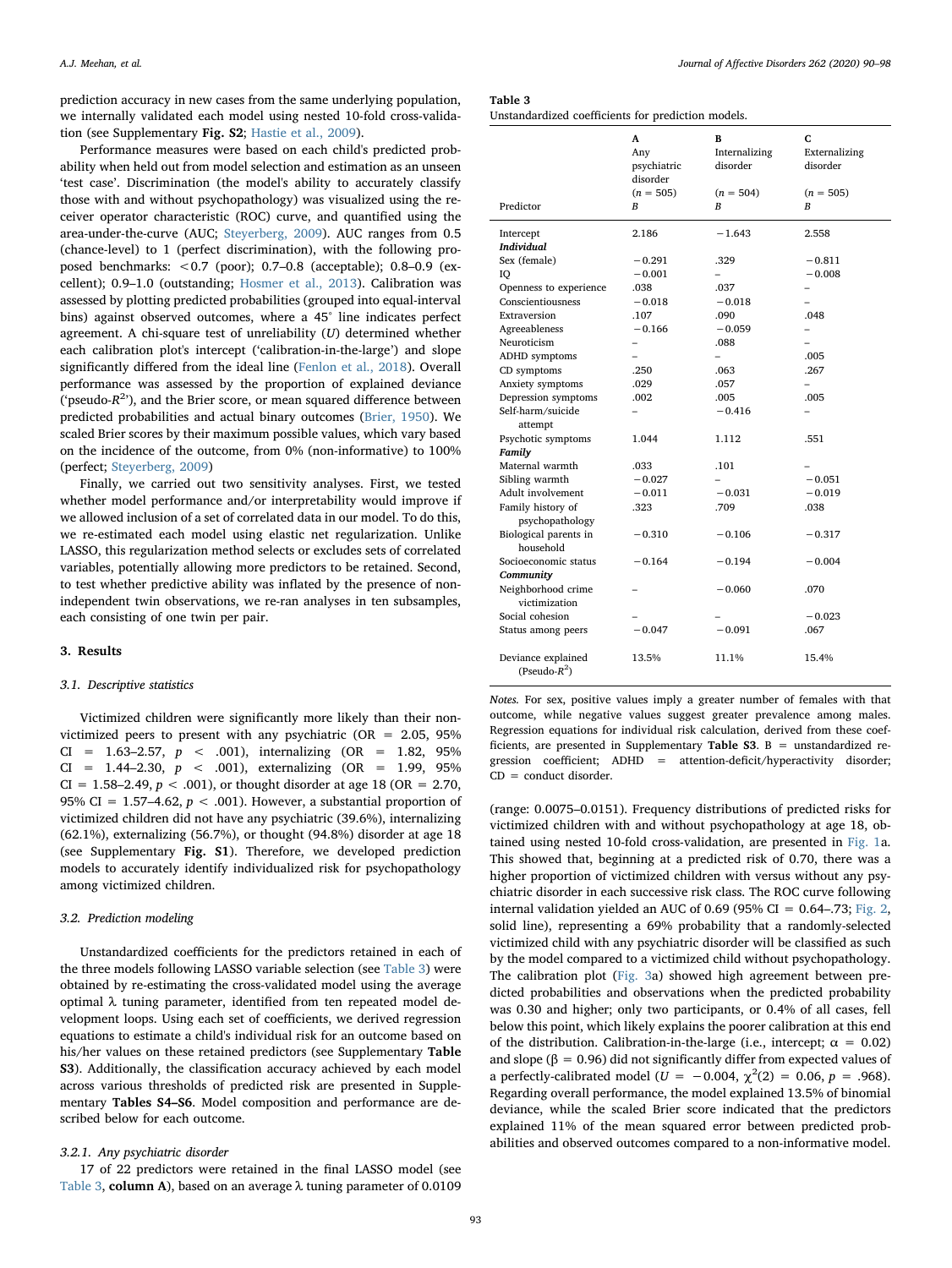<span id="page-4-0"></span>

Fig. 1. Frequency distributions of predicted risk among victimized children with and without (a) any psychiatric; (b) internalizing; and (c) externalizing disorder.

# 3.2.2. Internalizing disorder

18 predictors were retained here (see [Table 3](#page-3-0), column B), based on a mean λ of 0.0089 (range: 0.0057–0.0118). There was a higher proportion of victimized children with versus without internalizing disorder between predicted risk thresholds of 0.50 and 0.89 (see [Fig. 1](#page-4-0)b). The internally-validated model yielded an AUC of 0.66 (95% CI = 0.61–.71; [Fig. 2,](#page-5-0) dotted line). Again, calibration-in-the large (α = =−0.10) and slope values (β = 0.75) did not diverge significantly from a perfectly-calibrated model ( $U = 0.002$ ,  $\chi^2(2) = 3.08$ ,  $p = .214$ ; see [Fig. 3b](#page-6-0)). Indeed, the model was well-calibrated between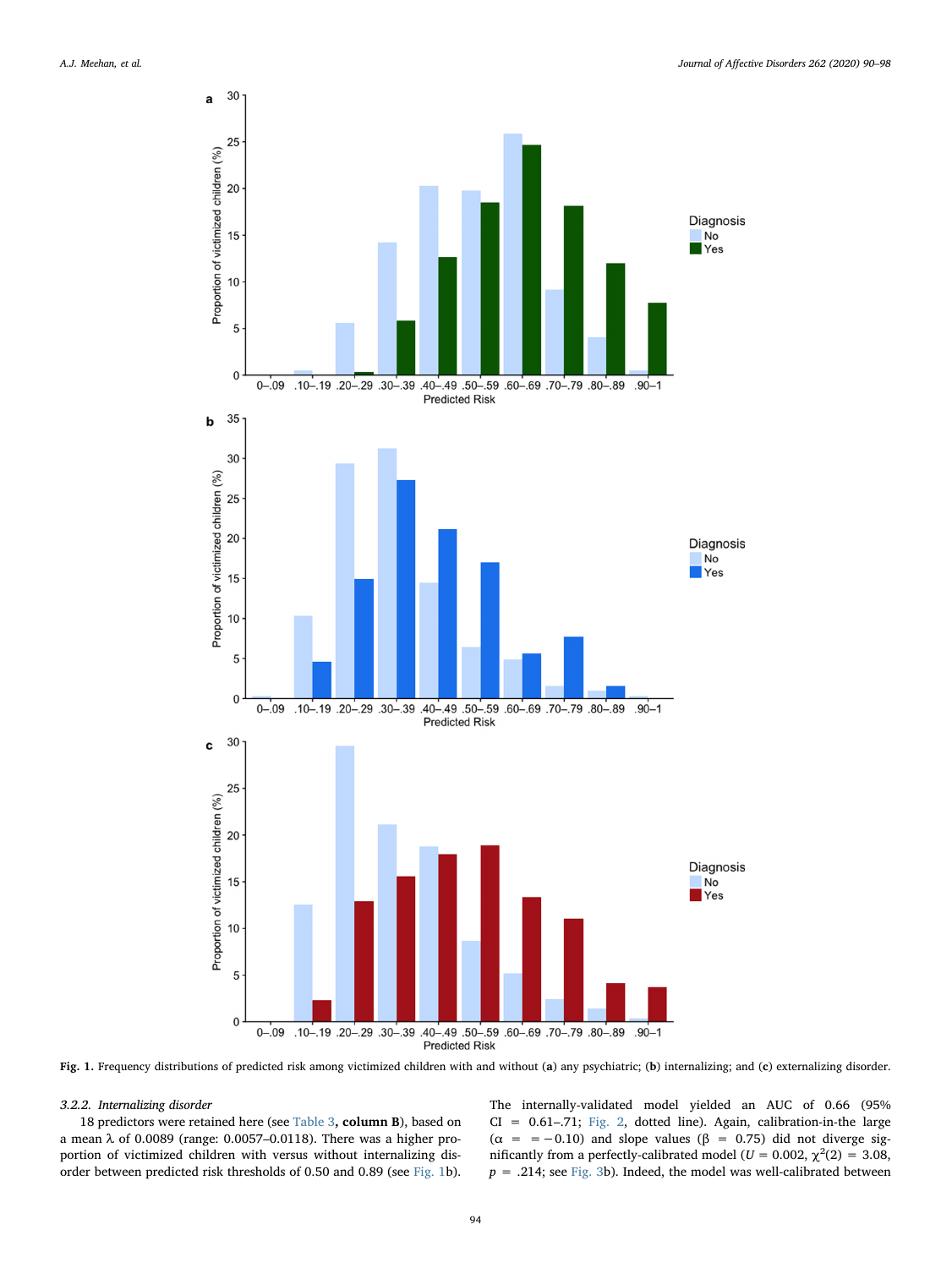<span id="page-5-0"></span>

Fig. 2. Receiver operating characteristic (ROC) curves for the three prediction models among victimized children. ROC curves plot the true positive rate (sensitivity; the proportion of actual positive outcomes correctly identified as such) against the false positive rate (1–specificity; the proportion of incorrectly-classified positive outcomes). The solid diagonal line denotes chance-level discrimination.

predicted probabilities of 25% and 60%, within which 89% of cases fell (median =  $0.35$ ; interquartile range =  $0.27-0.47$ ). The model explained 11.1% of binomial deviance and, based on the scaled Brier score, accounted for 5.8% of mean squared prediction error over a noninformative model.

# 3.2.3. Externalizing disorder

LASSO regularization selected 15 predictors (see [Table 3,](#page-3-0) column C) from a mean  $\lambda$  of 0.0146 (range: 0.0105–0.0178). Based on frequency distributions for predicted risk, there was a higher proportion of victimized children with versus without externalizing disorder from a predicted risk of 0.50 and upwards (see [Fig. 1c](#page-4-0)). Discrimination was denoted by an AUC of 0.73 (95% CI =  $0.69-77$ ; [Fig. 2,](#page-5-0) dashed line), while calibration-in-the-large ( $\alpha = -0.01$ ) and slope ( $\beta = 1$ ) values did not diverge significantly from those of a perfectly-calibrated model  $(U = -0.004, \chi^2(2) = 0.003, p = .999$ ; see [Fig. 3c](#page-6-0)). Overall, the model explained 15.4% of the deviance, with the scaled Brier score indicating a 15.3% reduction in mean squared error compared to a non-informative model.

# 3.3. Sensitivity analyses

#### 3.3.1. Regularization penalty

For all three outcomes, model performance statistics (see Supplementary Table S7) and corresponding plots (see Supplementary Figs S3 and S4) obtained from nested 10-fold cross-validation using less restrictive 'elastic net' regularization resembled those generated using LASSO, implying that predictive ability was not significantly worsened by applying the most parsimonious form of regularization to model coefficients.

# 3.3.2. Non-independence of twins

Average cross-validated performance statistics for each outcome across 10 random single-twin subsamples ( $n = 304-305$ ) resembled those obtained using the full sample (see Supplementary Tables S8–S10), suggesting that the inclusion of non-independent observations did not significantly bias predictive accuracy.

# 4. Discussion

We found that factors known to be associated with psychopathology among victimized children can be statistically modelled to predict individual risk for psychopathology during the transition to adulthood. All three models were well-calibrated, and discrimination, while only adequate (AUC =  $0.66-0.73$ ), was within the range of established risk calculators for medical conditions [\(Damen et al., 2016](#page-7-6); [Wang et al.,](#page-8-12) [2018\)](#page-8-12), as well as recently-developed prediction models in psychiatry ([Cannon et al., 2016](#page-7-8); [Fusar-Poli et al., 2017](#page-7-9); [Hafeman et al., 2017](#page-7-10)). Moreover, because there is currently no evidence base for evaluating individual risk among victimized children, these data-driven approaches are likely to improve on current practice owing to their objectivity and consistency. Our results also suggest a need to consider prediction of internalizing and externalizing psychopathology separately, given observed variations in predictive performance and model configuration; for example, while all five personality dimensions were retained in the prediction of internalizing disorder, only extraversion contributed to the prediction of externalizing disorder.

Our findings should be interpreted in light of several limitations. First, as the E-Risk Study comprises twins, we cannot be certain that results generalize to singletons. However, the prevalence of victimization in our sample is comparable to recent UK general population estimates ([Radford et al., 2013](#page-8-13)), while rates of psychopathology are generally comparable between twins and singletons ([Gjone and](#page-7-21)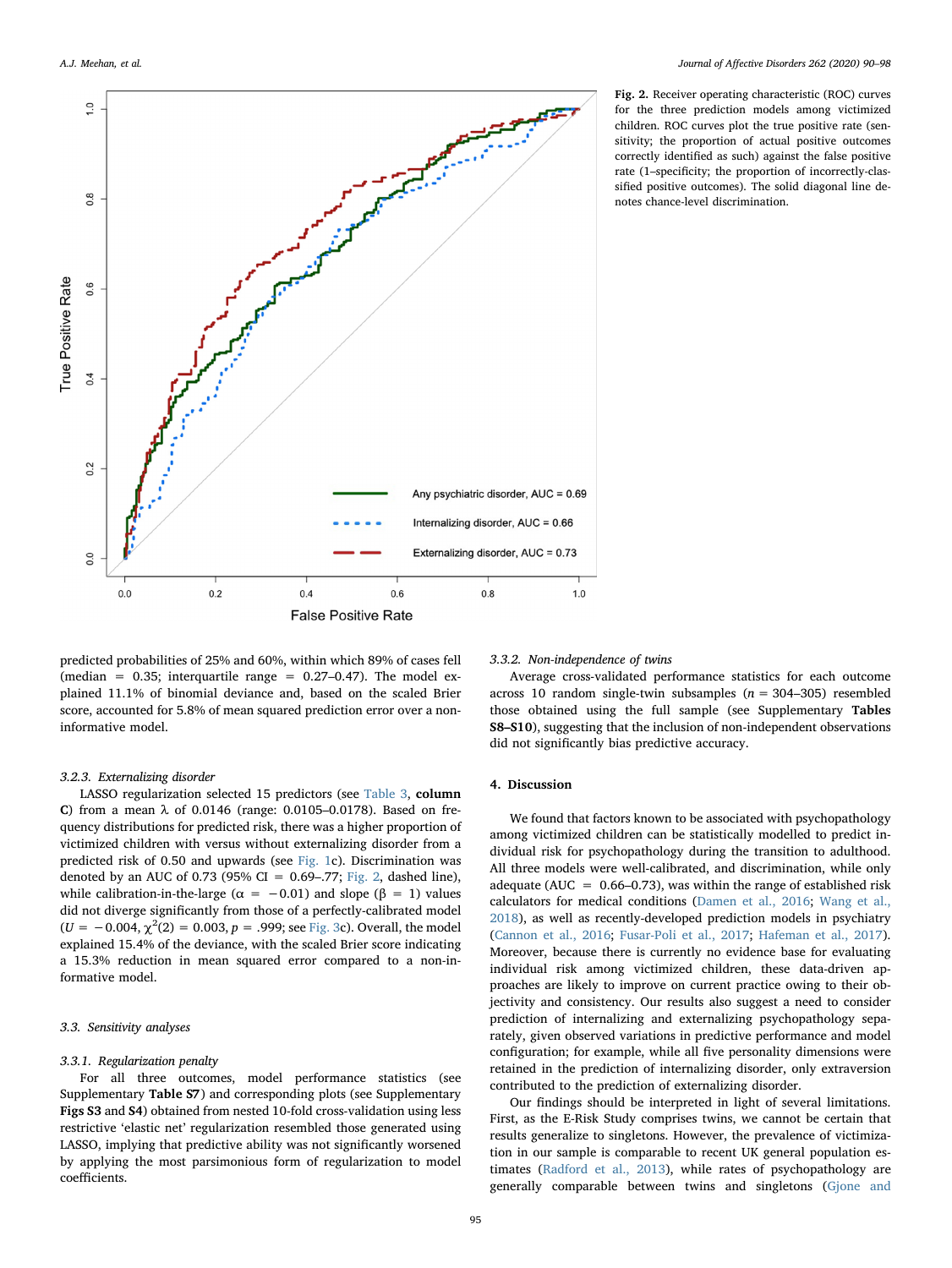<span id="page-6-0"></span>

Fig. 3. Calibration plots for (a) any psychiatric, (b) internalizing, and (c) externalizing disorder in victimized children, showing overall agreement between model-predicted risks and observed outcomes. The broken diagonal line represents a perfectly-calibrated model. Error bars represent 95% confidence intervals. Each data-point denotes a probability bin, while its size indicates the relative number of cases within that bin.

[Novik, 1995\)](#page-7-21). Sensitivity analyses using one twin from each family also suggested that the presence of twins did not inflate predictive accuracy estimates. Second, as findings were based on a community sample of British twins, they may not generalize to other samples, for example children in foster care. External validation is needed to test the relevance of our findings to different contexts before clinical implementation. Third, unlike conventional regression approaches, our prediction models do not permit interpretation of individual coefficients. Specifically, in applying a penalty to reduce over-fitting to the data, LASSO regularization introduces bias into the regression estimates, such that coefficients are no longer reflective of true populationlevel associations with the outcome. Moreover, LASSO models perform inbuilt variable selection based around the ability of a risk factor to accurately predict variation in the outcome. In this way, we maximize predictive performance in unseen cases but limit model interpretability, as coefficients cannot be used to infer a causal relationship with the outcome; indeed, many variables that are important for prediction may only exert small effects when evaluated based on statistical significance or effect size [\(Goldstein et al., 2017](#page-7-22); [Yarkoni and Westfall, 2017\)](#page-8-4). Instead, these coefficients should be viewed as components of the multifactorial risk profile represented by each model's specific combination of predictors.

Despite these limitations, the paper makes important methodological contributions to promote use of prediction modeling techniques in the context of childhood victimization. Compared to previous research, our prospective design ensured appropriate temporal ordering of effects from birth to early adulthood, the developmental point by which most psychiatric disorders have emerged [\(Kim-Cohen et al., 2003\)](#page-7-23), while a rich characterization of individual-, family-, and community-level characteristics within our sample allowed for comprehensive multivariate models that incorporated potential determinants of both risk and resilience. Moving beyond the group-based average effects estimated in conventional regression analyses, our prediction modeling approach yielded an individualized risk estimate for each victimized child, quantifying their unique likelihood of developing psychopathology. Moreover, our internal validation procedure (i.e., nested cross-validation) ensured that each participant's risk score was calculated when they were excluded from model development, thus reducing over-fitting and increasing the generalizability of our models to unseen cases ([Steyerberg, 2009](#page-8-7)). Finally, automatic variable selection by LASSO regularization suggested that predictors with established univariate-significant associations may not offer an independent contribution to predictive accuracy when considered in a more systemic context.

Overall, these initial findings provide proof-of-principle evidence that a range of individual, family, and community factors can be combined to derive individualized risk scores for psychopathology among victimized young people. With sufficient external validation, prediction modeling has the potential to enhance evidence-based clinical decision-making for this vulnerable population in social work and child and adolescent psychiatry settings and, in turn, inform more rational allocation of limited resources. However, although such risk calculators could introduce greater objectivity and consistency to clinical practice, they should be used to support, rather than replace, professional judgments. Crucially, good predictive performance, even in external samples, does not guarantee clinical usefulness. For example, evaluating overall predictive accuracy across a range of decision thresholds for absolute risk classification (i.e., 'low-risk' versus 'highrisk'), we found that cut-points of 60%, 40%, and 40% provided an optimal balance of sensitivity and specificity in predicting any psychiatric disorder, internalizing disorder, and externalizing disorder, respectively (see Supplementary Tables S4–S6). However, the appropriate risk threshold is likely to vary depending on the cost-benefit ratio of the corresponding clinical decision. For example, clinicians could opt for a lower cut-off during initial screening, where the benefit of early detection of true-positive cases may outweigh the cost of higher false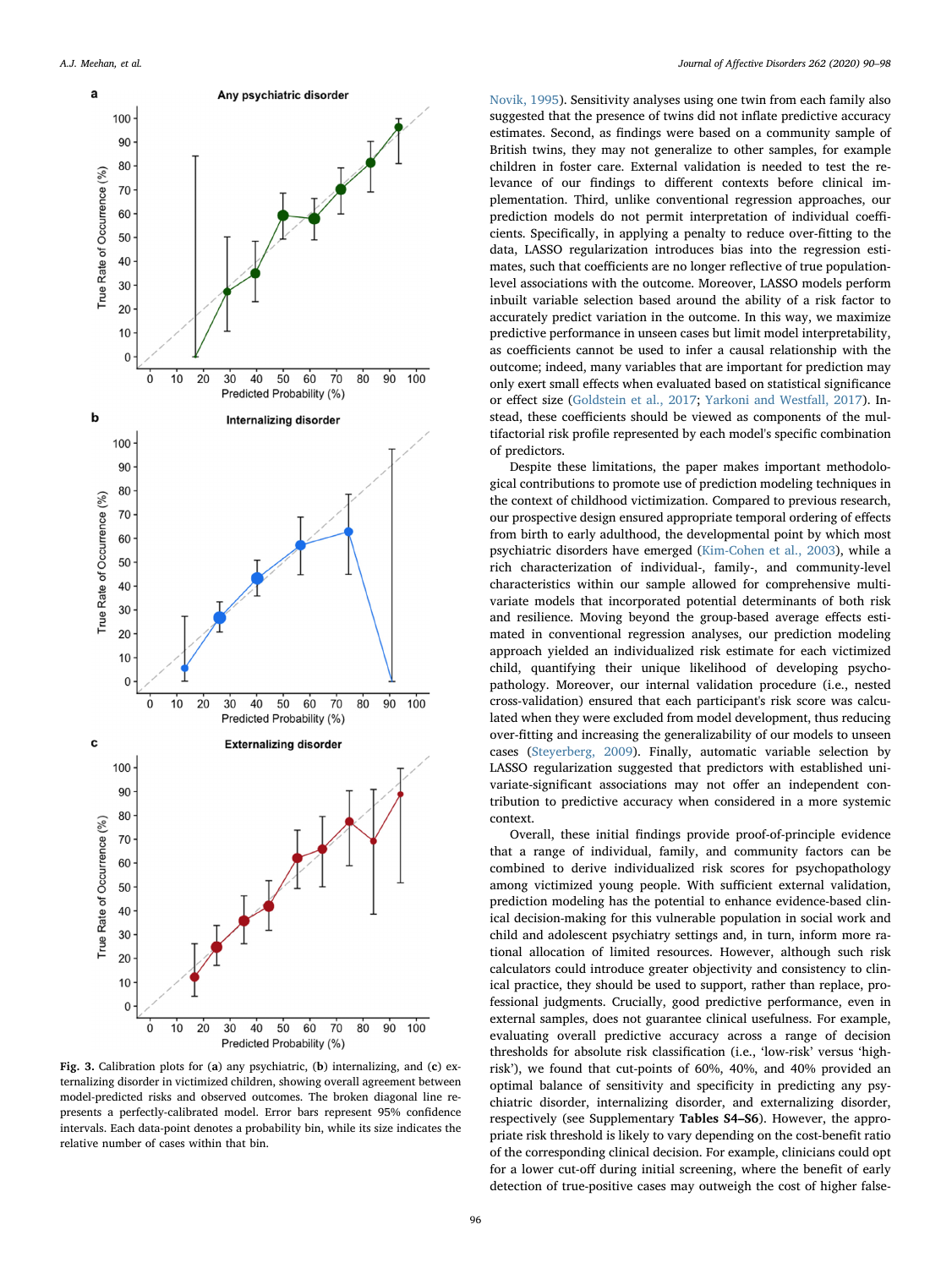positives, but may prefer a higher threshold for decisions around treatment allocation to ensure that places are allocated to those with the greatest need. Furthermore, classification is a forced choice, and individual predicted probabilities of risk should be presented to both clinicians and patients for an informed choice when all information is available. A decision should not simply rely on a prediction model based only on data included in the prediction model. Therefore, the clinical context, net-benefit and cost-effectiveness of any risk calculator should be evaluated in consultation with key stakeholders ([Steyerberg and Vergouwe, 2014\)](#page-8-6).

# 5. Conclusion

The present study provides initial evidence in support of the use of multivariable prediction modeling to derive individualized risk estimates for psychopathology among victimized children. Although we acknowledge a need for external validation and evaluation of clinical usefulness before these models can be confidently integrated into decision-making, they nevertheless offer the potential to supplement current practice, ultimately providing more personalized care for some of the most vulnerable children in society.

# CRediT authorship contribution statement

Alan J. Meehan: Formal analysis, Investigation, Writing - original draft. Rachel M. Latham: Writing - review & editing. Louise Arseneault: Data curation, Funding acquisition, Writing - review & editing. Daniel Stahl: Methodology, Writing - review & editing. Helen L. Fisher: Conceptualization, Funding acquisition, Writing - review & editing. Andrea Danese: Conceptualization, Funding acquisition, Writing - original draft, Writing - review & editing.

#### Declaration of Competing Interest

The authors have no conflicts of interest to declare.

# Role of the funding source

The E-Risk Study is funded by the UK Medical Research Council (grant number G1002190). Additional support was provided by the US National Institute of Child Health and Human Development(grant number HD077482); the Jacobs Foundation; and a research grant from the National Society for Prevention of Cruelty to Children(NSPCC) and Economic and Social Research Council (ESRC). HLF was supported by an MQ Fellows Award(grant number MQ14F40). LA is the Mental Health Leadership Fellow for the ESRC. This paper represents independent research part-funded by the National Institute for Health Research (NIHR)Biomedical Research Centre at South Londonand Maudsley NHS Foundation Trust and King's College London to AD. The views expressed are those of the authors and not necessarily those of the NHS, the NIHR or the Department of Health and Social Care.

## Acknowledgments

We are grateful to the Study mothers and fathers, the twins, and the twins' teachers and neighbors for their participation. Our thanks to Professors Terrie Moffitt and Avshalom Caspi who founded the E-Risk Study, CACI, Inc., the UK Ministry of Justice, and the E-Risk team for their dedication, hard work, and insights.

### Supplementary materials

Supplementary material associated with this article can be found, in the online version, at [doi:10.1016/j.jad.2019.10.034](https://doi.org/10.1016/j.jad.2019.10.034).

## References

- <span id="page-7-0"></span>Braga, T., Gonçalves, L.C., Basto-Pereira, M., Maia, Â., 2017. Unraveling the link between maltreatment and juvenile antisocial behavior: a meta-analysis of prospective longitudinal studies. Aggress. Behav. 33, 37–50. [https://doi.org/10.1016/j.avb.2017.01.](https://doi.org/10.1016/j.avb.2017.01.006) [006](https://doi.org/10.1016/j.avb.2017.01.006).
- <span id="page-7-20"></span>Brier, G.W., 1950. Verifi[cation of forecasts expressed in terms of probability. Mon.](http://refhub.elsevier.com/S0165-0327(19)31406-5/sbref0002) [Weather Rev. 78, 1](http://refhub.elsevier.com/S0165-0327(19)31406-5/sbref0002)–3.
- <span id="page-7-8"></span>Cannon, T.D., Yu, C., Addington, J., Bearden, C.E., Cadenhead, K.S., Cornblatt, B.A., Heinssen, R., Jeffries, C.D., Mathalon, D.H., McGlashan, T.H., Perkins, D.O., Seidman, L.J., Tsuang, M.T., Walker, E.F., Woods, S.W., Kattan, M.W., 2016. An individualized risk calculator for research in prodromal psychosis. Am. J. Psychiatry 173, 980–988. [https://doi.org/10.1176/appi.ajp.2016.15070890.](https://doi.org/10.1176/appi.ajp.2016.15070890)
- <span id="page-7-1"></span>Capusan, A.J., Kuja-Halkola, R., Bendtsen, P., Viding, E., McCrory, E., Marteinsdottir, I., Larsson, H., 2016. Childhood maltreatment and attention deficit hyperactivity disorder symptoms in adults: a large twin study. Psychol. Med. 46, 2637–2646. [https://](https://doi.org/10.1017/s0033291716001021) [doi.org/10.1017/s0033291716001021](https://doi.org/10.1017/s0033291716001021).
- <span id="page-7-5"></span>Cicchetti, D., 2013. Annual research review: resilient functioning in maltreated children past, present, and future perspectives. J. Child Psychol. Psychiatry 54, 402–422. [https://doi.org/10.1111/j.1469-7610.2012.02608.x.](https://doi.org/10.1111/j.1469-7610.2012.02608.x)
- <span id="page-7-6"></span>Damen, J.A.A.G., Hooft, L., Schuit, E., Debray, T.P.A., Collins, G.S., Tzoulaki, I., Lassale, C.M., Siontis, G.C.M., Chiocchia, V., Roberts, C., Schlüssel, M.M., Gerry, S., Black, J.A., Heus, P., van der Schouw, Y.T., Peelen, L.M., Moons, K.G.M., 2016. Prediction models for cardiovascular disease risk in the general population: systematic review. BMJ 353. [https://doi.org/10.1136/bmj.i2416.](https://doi.org/10.1136/bmj.i2416)
- <span id="page-7-12"></span>Danese, A., Moffitt, T.E., Arseneault, L., Bleiberg, B.A., Dinardo, P.B., Gandelman, S.B., Houts, R., Ambler, A., Fisher, H.L., Poulton, R., Caspi, A., 2017. The origins of cognitive deficits in victimized children: implications for neuroscientists and clinicians. Am. J. Psychiatry 174, 349–361. <https://doi.org/10.1176/appi.ajp.2016.16030333>.
- <span id="page-7-19"></span>Fenlon, C., O'Grady, L., Doherty, M.L., Dunnion, J., 2018. A discussion of calibration techniques for evaluating binary and categorical predictive models. Prev. Vet. Med. 149, 107–114. [https://doi.org/10.1016/j.prevetmed.2017.11.018.](https://doi.org/10.1016/j.prevetmed.2017.11.018)
- <span id="page-7-13"></span>Fisher, H.L., Caspi, A., Moffitt, T.E., Wertz, J., Gray, R., Newbury, J., Ambler, A., Zavos, H., Danese, A., Mill, J., Odgers, C.L., Pariante, C., Wong, C.C., Arseneault, L., 2015. Measuring adolescents' exposure to victimization: the environmental risk (E-Risk) longitudinal twin study. Dev. Psychopathol. 27, 1399–1416. [https://doi.org/10.](https://doi.org/10.1017/s0954579415000838) [1017/s0954579415000838.](https://doi.org/10.1017/s0954579415000838)
- <span id="page-7-2"></span>Fisher, H.L., Schreier, A., Zammit, S., Maughan, B., Munafo, M.R., Lewis, G., Wolke, D., 2013. Pathways between childhood victimization and psychosis-like symptoms in the ALSPAC birth cohort. Schizophr. Bull. 39, 1045–1055. [https://doi.org/10.1093/](https://doi.org/10.1093/schbul/sbs088) [schbul/sbs088](https://doi.org/10.1093/schbul/sbs088).
- <span id="page-7-15"></span>[Friedman, J., Hastie, T., Tibshirani, R., 2010. Regularization paths for generalized linear](http://refhub.elsevier.com/S0165-0327(19)31406-5/sbref0011) [models via coordinate descent. J. Stat. Softw. 33, 1](http://refhub.elsevier.com/S0165-0327(19)31406-5/sbref0011)–22.
- <span id="page-7-3"></span>Fritz, J., de Graaff, A.M., Caisley, H., van Harmelen, A.-.L., Wilkinson, P.O., 2018. A systematic review of amenable resilience factors that moderate and/or mediate the relationship between childhood adversity and mental health in young people. Front. Psychiatry 9, 230. [https://doi.org/10.3389/fpsyt.2018.00230.](https://doi.org/10.3389/fpsyt.2018.00230)
- <span id="page-7-14"></span>Fusar-Poli, P., Hijazi, Z., Stahl, D., Steyerberg, E.W., 2018. The science of prognosis in psychiatry: a review. JAMA Psychiatry 75, 1289–1297. [https://doi.org/10.1001/](https://doi.org/10.1001/jamapsychiatry.2018.2530) [jamapsychiatry.2018.2530.](https://doi.org/10.1001/jamapsychiatry.2018.2530)
- <span id="page-7-9"></span>Fusar-Poli, P., Rutigliano, G., Stahl, D., Davies, C., Bonoldi, I., Reilly, T., McGuire, P., 2017. Development and validation of a clinically based risk calculator for the transdiagnostic prediction of psychosis. JAMA Psychiatry 74, 493–500. [https://doi.](https://doi.org/10.1001/jamapsychiatry.2017.0284) [org/10.1001/jamapsychiatry.2017.0284.](https://doi.org/10.1001/jamapsychiatry.2017.0284)
- <span id="page-7-21"></span>[Gjone, H., Novik, T.S., 1995. Parental ratings of behaviour problems: a twin and general](http://refhub.elsevier.com/S0165-0327(19)31406-5/sbref0015) [population comparison. J. Child Psychol. Psychiatry 36, 1213](http://refhub.elsevier.com/S0165-0327(19)31406-5/sbref0015)–1224.
- <span id="page-7-22"></span>Goldstein, B.A., Navar, A.M., Carter, R.E., 2017. Moving beyond regression techniques in cardiovascular risk prediction: applying machine learning to address analytic challenges. Eur. Heart J. 38, 1805–1814. [https://doi.org/10.1093/eurheartj/ehw302.](https://doi.org/10.1093/eurheartj/ehw302)
- <span id="page-7-10"></span>Hafeman, D.M., Merranko, J., Goldstein, T.R., Axelson, D., Goldstein, B.I., Monk, K., Hickey, M.B., Sakolsky, D., Diler, R., Iyengar, S., Brent, D.A., Kupfer, D.J., Kattan, M.W., Birmaher, B., 2017. Assessment of a person-level risk calculator to predict newonset bipolar spectrum disorder in youth at familial risk. JAMA Psychiatry 74, 841–847. <https://doi.org/10.1001/jamapsychiatry.2017.1763>.
- <span id="page-7-17"></span>[Hastie, T., Tibshirani, R., Friedman, J., 2009. The Elements of Statistical Learning: Data](http://refhub.elsevier.com/S0165-0327(19)31406-5/sbref0018) [Mining, Inference, and Prediction, 2nd ed. Springer, New York, NY](http://refhub.elsevier.com/S0165-0327(19)31406-5/sbref0018).
- <span id="page-7-7"></span>Hippisley-Cox, J., Coupland, C., 2015. Development and validation of risk prediction algorithms to estimate future risk of common cancers in men and women: prospective cohort study. BMJ Open 5, e007825. [https://doi.org/10.1136/bmjopen-2015-](https://doi.org/10.1136/bmjopen-2015-007825) [007825](https://doi.org/10.1136/bmjopen-2015-007825).
- <span id="page-7-18"></span>[Hosmer, D.W., Lemeshow, S., Sturdivant, R.X., 2013. Applied Logistic Regression, 3rd ed.](http://refhub.elsevier.com/S0165-0327(19)31406-5/sbref0020) [John Wiley & Sons, New York, NY](http://refhub.elsevier.com/S0165-0327(19)31406-5/sbref0020).
- <span id="page-7-23"></span>Kim-Cohen, J., Caspi, A., Moffitt, T.E., Harrington, H., Milne, B.J., Poulton, R., 2003. Prior juvenile diagnoses in adults with mental disorder: developmental follow-back of a prospective-longitudinal cohort. Arch. Gen. Psychiatry 60, 709–717. [https://doi.](https://doi.org/10.1001/archpsyc.60.7.709) [org/10.1001/archpsyc.60.7.709](https://doi.org/10.1001/archpsyc.60.7.709).
- <span id="page-7-16"></span>Lahey, B.B., Krueger, R.F., Rathouz, P.J., Waldman, I.D., Zald, D.H., 2017. A hierarchical causal taxonomy of psychopathology across the life span. Psychol. Bull. 143, 142–186. <https://doi.org/10.1037/bul0000069>.
- <span id="page-7-4"></span>Meng, X., Fleury, M.-J., Xiang, Y.-T., Li, M., D'Arcy, C., 2018. Resilience and protective factors among people with a history of child maltreatment: a systematic review. Soc. Psychiatry Psychiatr. Epidemiol. 53, 453–475. [https://doi.org/10.1007/s00127-018-](https://doi.org/10.1007/s00127-018-1485-2) [1485-2.](https://doi.org/10.1007/s00127-018-1485-2)
- <span id="page-7-11"></span>Moffi[tt, T.E., E-Risk Study Team, 2002. Teen-aged mothers in contemporary Britain. J.](http://refhub.elsevier.com/S0165-0327(19)31406-5/sbref0024) [Child Psychol. Psychiatry 43, 727](http://refhub.elsevier.com/S0165-0327(19)31406-5/sbref0024)–742.